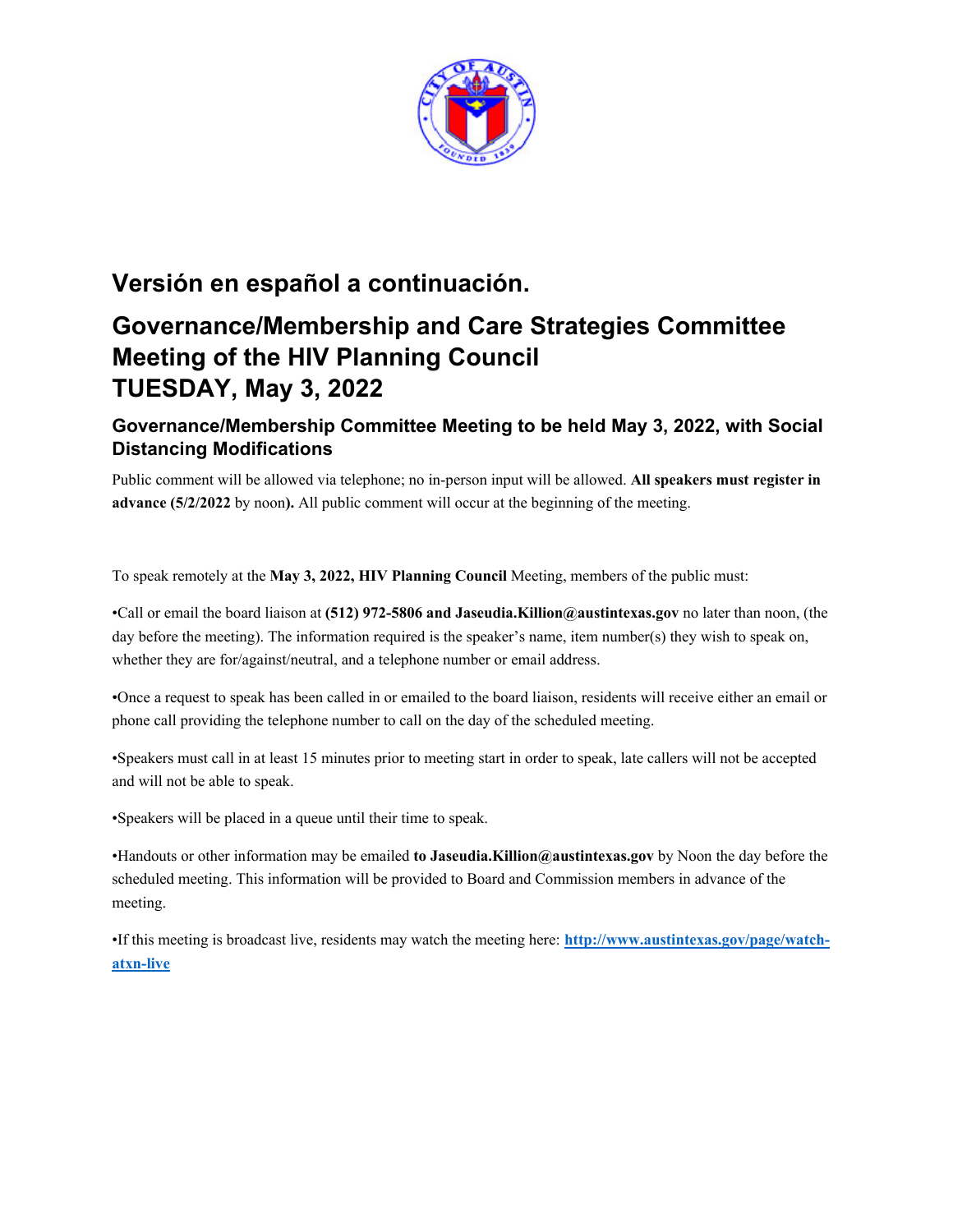

## Reunión del **Governance/Membership and Care Strategies Committee Meeting of the HIV Planning Council MARTES, 3 de Mayo, 2022**  FECHA de la reunion (**3 de Mayo, 2022**)

La junta se llevará con modificaciones de distanciamiento social

Se permitirán comentarios públicos por teléfono; no se permitirá ninguna entrada en persona. Todos los oradores deben registrarse con anticipación (**5/2/2022** antes del mediodía). Todos los comentarios públicos se producirán al comienzo de la reunión.

Para hablar de forma remota en la reunión, los miembros del público deben:

• Llame o envíe un correo electrónico al enlace de la junta en (**512) 972-5806 and Jaseudia.Killion@austintexas.gov** a más tardar al mediodía (el día antes de la reunión). La información requerida es el nombre del orador, los números de artículo sobre los que desean hablar, si están a favor / en contra / neutrales, y un número de teléfono o dirección de correo electrónico.

• Una vez que se haya llamado o enviado por correo electrónico una solicitud para hablar al enlace de la junta, los residentes recibirán un correo electrónico o una llamada telefónica con el número de teléfono para llamar el día de la reunión programada.

• Los oradores deben llamar al menos 15 minutos antes del inicio de la reunión para poder hablar, no se aceptarán personas que llamen tarde y no podrán hablar.

• Los oradores se colocarán en una fila hasta que llegue el momento de hablar.

• Los folletos u otra información pueden enviarse por correo electrónico a **Jaseudia.Killion@austintexas.** antes del mediodía del día anterior a la reunión programada. Esta información se proporcionará a los miembros de la Junta y la Comisión antes de la reunión.

• Si esta reunión se transmite en vivo, los residentes pueden ver la reunión aquí: http://www.austintexas.gov/page/watch-atxn-live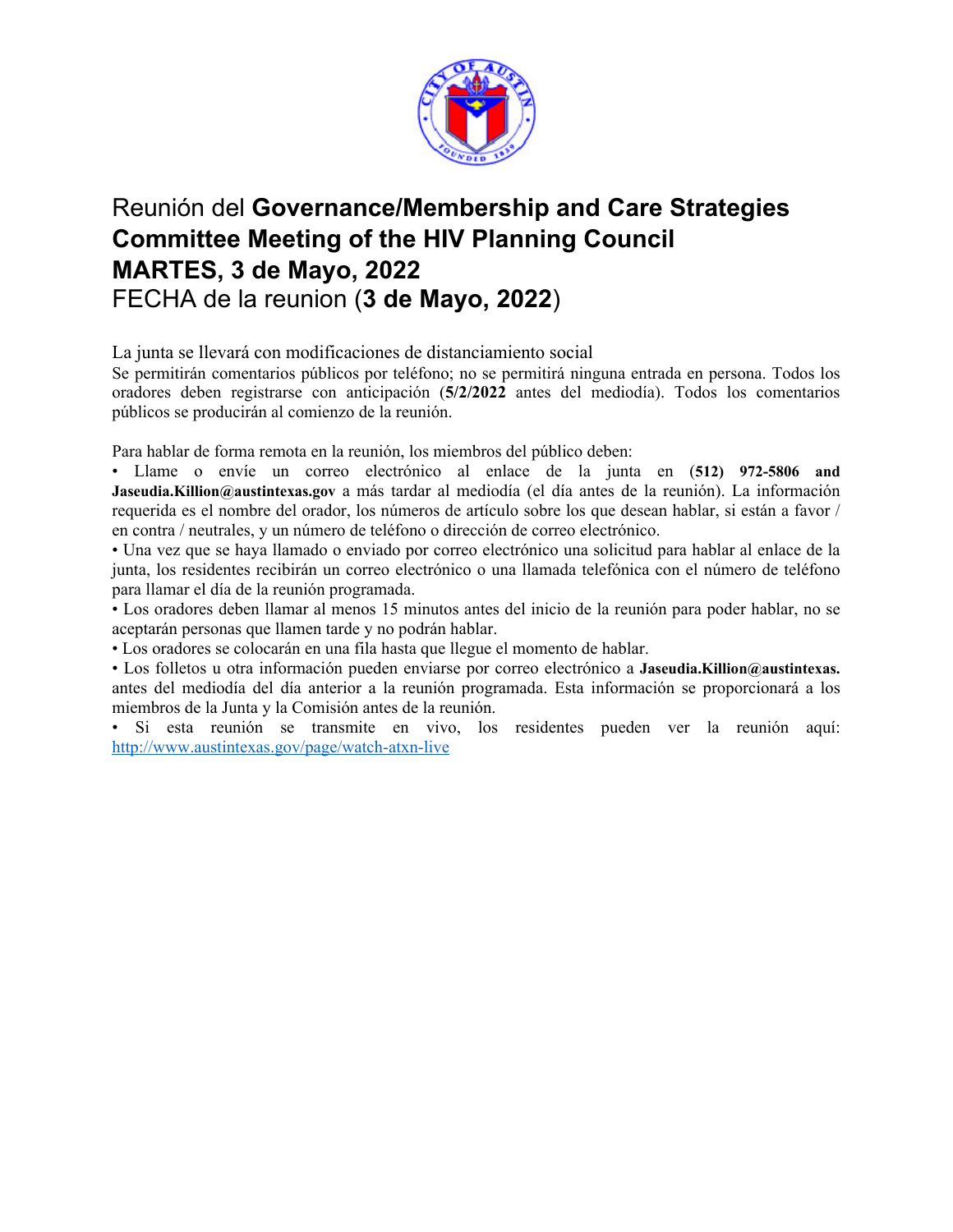

### **HIV PLANNING COUNCIL**

### **GOVERNANCE/MEMBERSHIP AND CARE STRATEGIES MEETING Tuesday, May 3, 2022, 6:00 P.M. Remote via Teams Austin, Texas**

#### **GOVERNANCE/MEMBERSHIP AND CARE STRATEGIES COMMITTEE MEMBERS:**

*Committee Chair - Brooks Wood, Glenn Crawford (non-voting member), Rocky Lane (non- voting member), Jonathan Garcia, Steph Adler, Nel-Marinel Hernandez* 

#### **AGENDA**

#### **CALL TO ORDER**

#### **PUBLIC COMMUNICATION**

The first 10 speakers signed up no later than noon on **5/2/2022** will each be allowed a threeminute allotment to address their concerns regarding items not posted on the agenda.

- **1. CERTIFICATION OF QUORUM**
- **2. INTRODUCTION/ANNOUNCEMENTS**

#### **3. CONFLICT OF INTEREST DECLARATIONS**

a. Members will declare conflict of interest with relevant agenda items, service categories, and/or service standards

#### **4. APPROVAL OF MINUTES**

a. April  $5<sup>th</sup>$ , 2022

#### **5. GOVERNANCE AND MEMBERSHIP**

- a. Membership and Attendance  $\lambda$ 
	- i. New Member Interviews
		- a. Sharon Zaldivar
		- b. Kristina McClendon
	- ii. Membership Update
		- a. Member Emeritus status for Caitlin Simmons
- b. Planning Council Calendar Review
	- i. Social Media Calendar